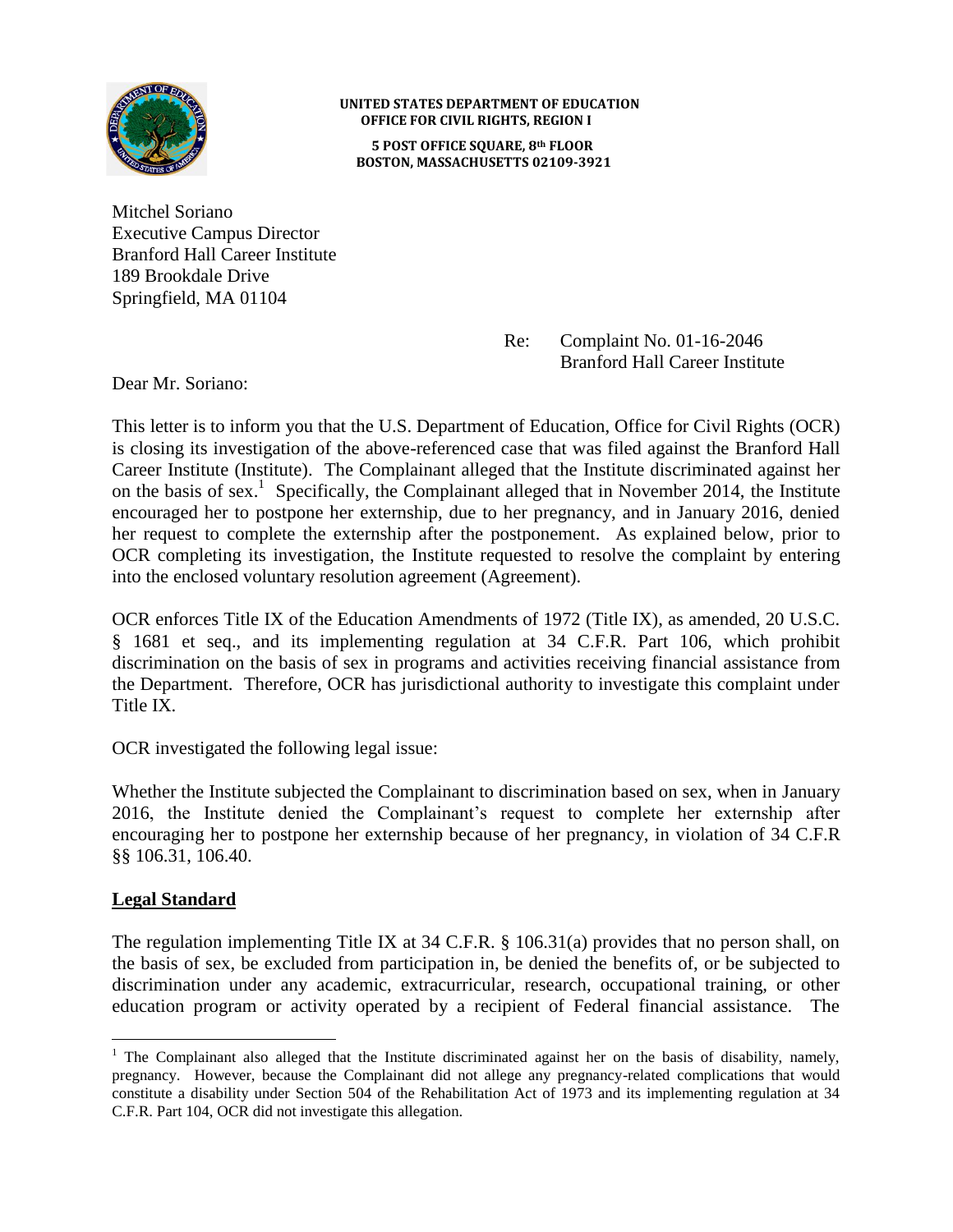regulation implementing Title IX at 34 C.F.R. § 106.40(b)(1) specifically prohibits discrimination against students on the basis of their pregnancy, childbirth, false pregnancy, termination of pregnancy, or recovery from any of these conditions, unless the student requests voluntarily to participate in a separate portion of the recipient's education programs or activities. Title IX requires recipients to generally treat pregnancy and related conditions in the same manner and under the same policies as any temporary disability. Recipients should treat pregnancy and related conditions as a justification for a leave of absence when medically necessary, and upon its completion, reinstate the student's status previously held at the commencement of the leave.

## **Summary of Preliminary Investigation**

During the course of OCR's investigation, OCR reviewed documents provided by the Institute and Complainant, including the Institute's Title IX Policy and Procedures, and the Institute's internal and external correspondence concerning the Complainant from September 11, 2014 to February 15, 2016. OCR also interviewed the Complainant. On August 4, 2016, prior to OCR obtaining additional information to complete its investigation, the Institute requested to engage in a voluntary resolution pursuant to Section 302 of OCR's Case Processing Manual.

OCR's preliminary investigation revealed the following information. In December 2013, the Complainant was admitted to the Institute, which is an accredited private vocational school that provides career education in the fields of allied health, business, and computer technology. In late August 2014, the Complainant registered with the Institute's Office for Career Services to initiate the externship placement process.

Correspondence provided by the Institute indicates that the Complainant advised the Director of Career Services of her pregnancy on August 28, 2014. According to the Complainant, the Director of Career Services told her that he wanted her to complete the externship with her prior place of employment because the organization was aware of her pregnancy. Although the Complainant said the Director of Career Services agreed to look for a new place for her to complete her externship when the one with her prior place of employment failed, the Institute's records indicate that no externship was secured for the Complainant. During the course of its investigation, OCR learned that the Director of Career Services acknowledged that he did not secure externship opportunities for the Complainant. The Director of Career Services stated that he and the Complainant decided that it was in her best interest to wait to complete the externship until after the baby was born. This statement is affirmed by an October 16, 2014 entry in the Institute's Student Activities Log (Log), which reflects that an externship site could not be secured for the Complainant because she was nearing her due date. The Log also notes that the Complainant agreed to re-enter the Institute and complete her externship after the birth of her child. A subsequent Log entry shows that the Complainant dropped out of the program effective October 17, 2014. The Director of Career Services denied that the Complainant informed him of her plan to relocate in 2014.

Correspondence provided by the Institute indicates that in December 2014 and February 2015, the Complainant contacted the Institute to express her desire to complete the externship. Although the Institute's records reveal that the Complainant's externship placement in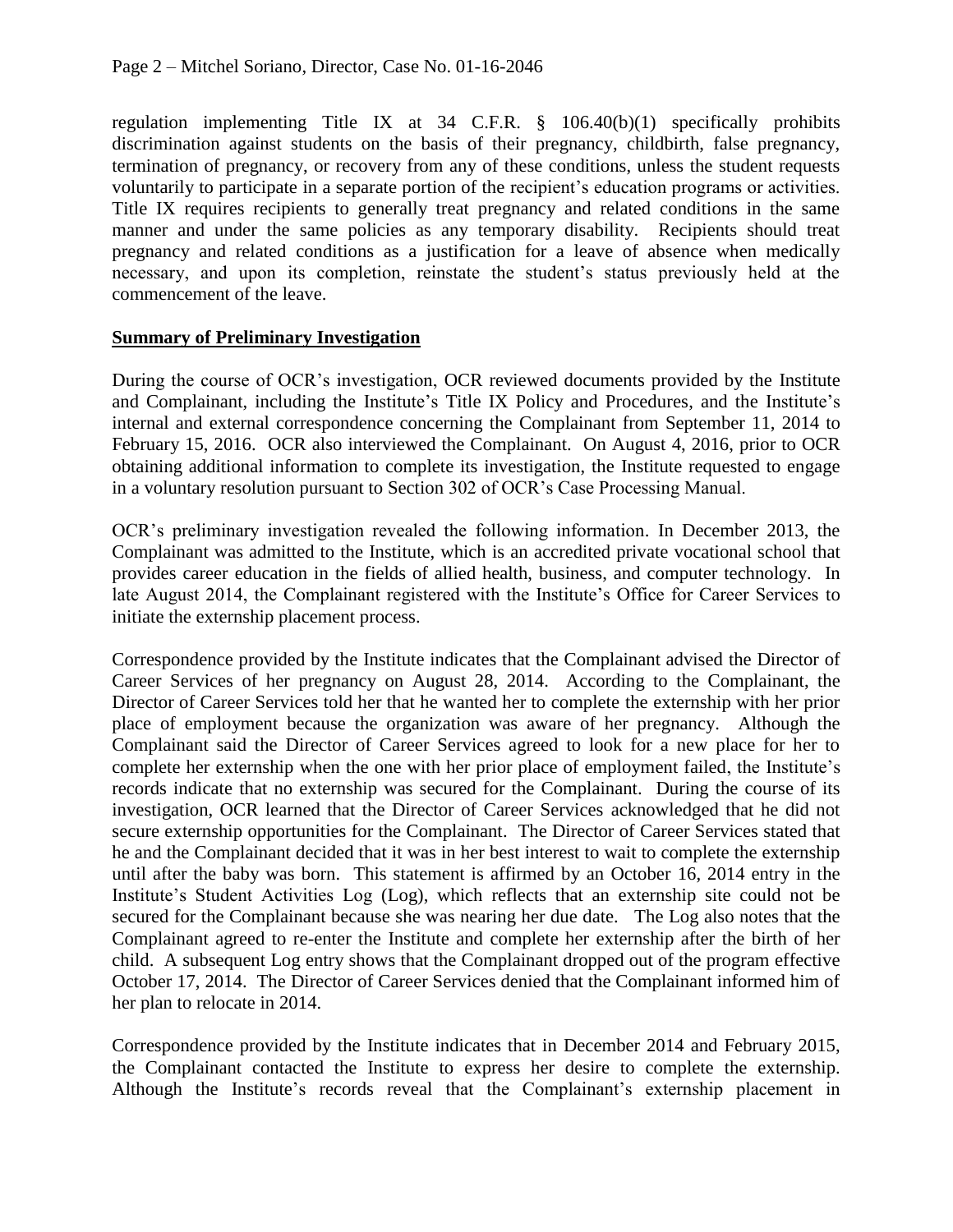Massachusetts was approved in February 2015, it does not appear that the Complainant completed her externship at the site. According to the Institute's records, the Complainant's next correspondence to the Institute was in December 2015, when she sought permission to complete her externship in XXX XXXXXX. In January 2016, the Institute's Executive Campus Director erroneously advised the Complainant that she could not complete her externship outside of Massachusetts. The Institute acknowledges that the information provided to the Complainant was incorrect, but denies that this was done with a discriminatory motive.

## **Resolution**

Prior to OCR completing its investigation and making any findings, the Institute requested to engage in a voluntary resolution pursuant to Section 302 of OCR's Case Processing Manual, and agreed to take steps to address the Complainant's allegations and comply with the above-stated standards. The steps are also responsive to initial concerns identified by OCR during its investigation. In particular, OCR is concerned that the Institute recommended that the Complainant postpone the start date of her externship because of her pregnancy's due date, and that she could not do an out-of-state externship. To complete its investigation, OCR would need to gather additional data and interview Institute staff to determine whether the Institute has articulated a nondiscriminatory reason for its actions, and if so, whether it is pretext for discrimination. Specifically and pursuant to the Agreement, the Institute will: provide the Complainant an opportunity to complete her externship at an approved placement in XXX XXXXXX; reimburse the Complainant for the direct subsidized and unsubsidized loans secured in connection with her studies at the Institute; revise its notice of nondiscrimination; revise its Title IX Policy and Procedure to include a prohibition against sex-based discrimination, including on the basis of pregnancy, childbirth, false pregnancy, termination of pregnancy, or recovery from any of these conditions; and provide training to Institute staff and faculty concerning the revised Title IX Policy and Procedure.

## **Conclusion**

OCR finds that the resolution offered by the Institute is aligned with the Complainant's allegations and with the information obtained by OCR. In addition, the resolution offered is consistent with Title IX. OCR will monitor the Institute's implementation of the Agreement, and will notify the parties in writing of the monitoring closure, once it determines that the Institute has satisfied the terms of the Agreement. If the Institute fails to comply with the terms of the Agreement, OCR will resume its investigation.

The matters addressed in this letter are not intended and should not be construed to cover any other issues regarding the Institute's compliance with the regulations implementing Title IX, or the other laws enforced by OCR that may exist but are not discussed here. This letter sets forth OCR's determination in this individual OCR case. This letter contains fact-specific investigative findings and dispositions of this individual case. This letter is not a formal statement of OCR policy and should not be relied upon, cited or construed as such. OCR's formal policy statements are approved by a duly authorized OCR official and made available to the public.